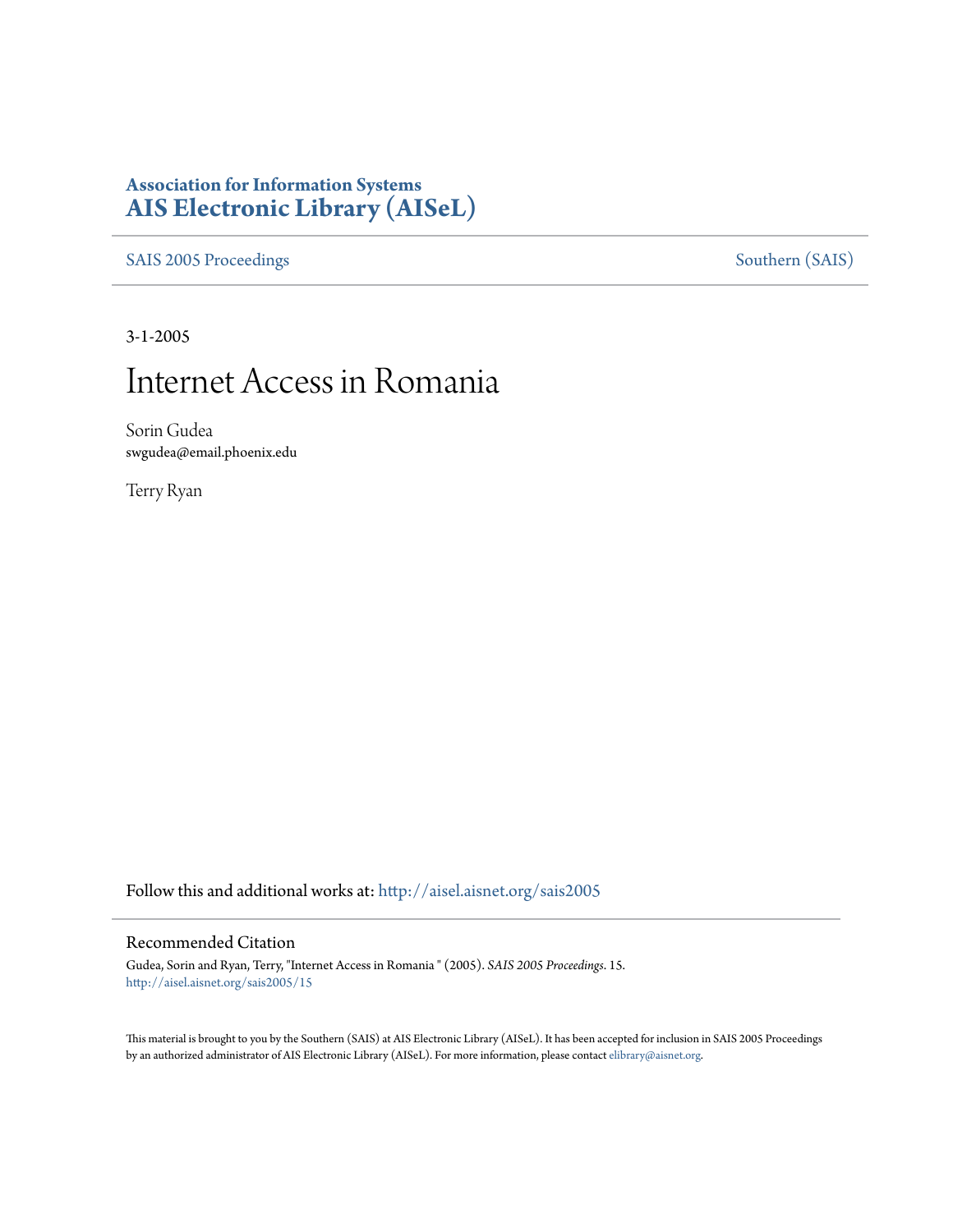# **INTERNET ACCESS IN ROMANIA**

**Sorin Gudea University of Phoenix, USA**  swgudea@email.phoenix.edu

**Terry Ryan Claremont Graduate University, California**  terry.ryan@cgu.edu

#### **Abstract**

*Internet access in the former socialist block continues to be lagging. Would-be users are devising inventive solutions to get on the Information Highway. A country case study of Internet access offers available in Romania reveals the advent of self-established, co-operative networks providing shared Internet access.* 

**Keywords:** *Internet access, Internet café, home-grown networks.* 

## **Introduction**

The Internet is at the core of the information technology revolution, and the global economy. It allows everyone with a personal computer to communicate with all other computers connected to it, world-wide. Significant differences exist in terms of ability to access the Internet. Economical factors bear heavily on the issue. The cost of the personal computer (PC) and the recurring costs related to Internet access can be a major burden for some. Without a doubt, the Internet is slowly taking off in the countries of the former socialist block. Yet, connecting to the Internet remains a costly endeavor for the majority of the population. As the world economy continues its push toward globalization, those countries that are slow to embrace the Internet will be left behind once again.

Romania is located in Southeastern Europe, bordering the Black Sea. Bordered by Bulgaria in the South and the Ukraine in the North, it occupies an area of 237,500 sq. km., just slightly smaller than Oregon. The population in July 2004 was estimated at 22,355,000 people. Of these, 69.4% are between the age of 15 and 64. Median age is 36.1 years. Literacy is at 98.4%. The country's legal system is based on the constitution of France's Fifth Republic and the political system has separate executive, legislative, and judicial branches. Romania began its transition from Communism in 1989 and a largely obsolete industrial base complicated its efforts toward market economy. Yet, the country emerged in 2000 from a three-year recession. There are palpable gains in privatization, deficit reduction, and inflation control. The GDP per capita was \$6,900 in 2003. The GDP growth rate was 4.5%. The inflation rate in 2003 was 15%. The currency exchange rate reported for 2003 is 33,200 Lei per US dollar (CIA, 2004).

### **Communications Infrastructure**

Internet access requires an adequate communications infrastructure. The communications infrastructure includes 4.3 million telephones, and 6.9 million cellular phones (CIA, 2004). The telephone system is assessed as rather poor, yet improving. Ninety percent of the domestic telephone network is automatic. Trunk network is mostly microwave radio relay, with some fiber-optic cable. About one third of the exchange capacity is digital. The internet country code is ".ro" and approximately 51,000 Internet hosts were online in 2004 - up from 41,373 Internet hosts in 2003 (Noua Economie, 2002). This shows a marked improvement over a 1997 study (1997) that showed 8205 servers in January of 1997, up from 20 in October 1993. Things are changing rapidly with the majority of educational institutions, government, NGOs establishing an Internet presence. There are more than 40 papers and 4 TV stations offering Internet programs (Jalobeanu, 2003). Internet access is offered by a number of 38 Internet Service Providers (Noua Economie, 2002).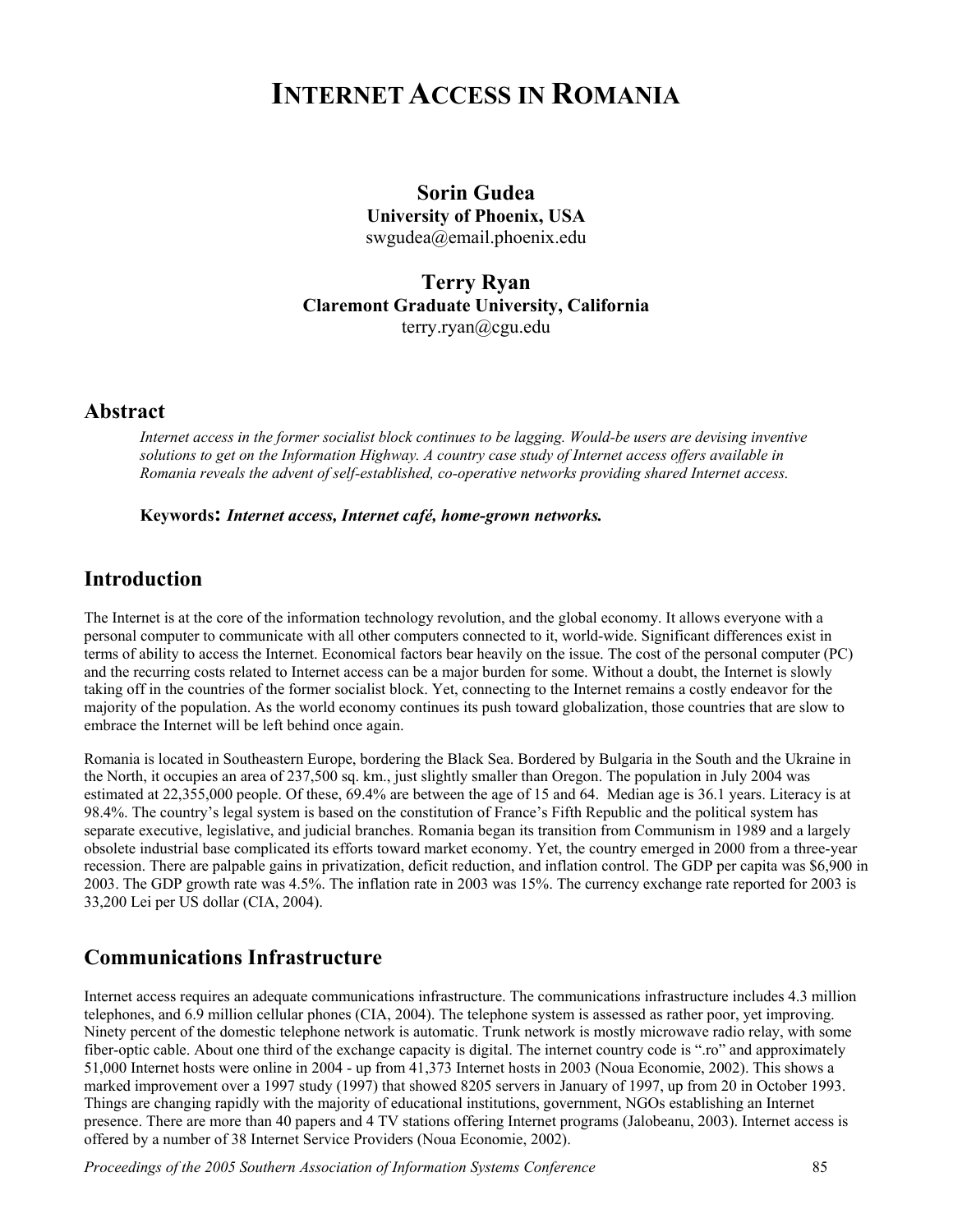During the socialist era, Romania, like the rest of the socialist countries fell behind in terms years data and telecommunications technology, and not only. After 1989, when Romania turned toward a market economy, significant progress was made. The telecommunication infrastructure continues to modernize, and most of the exchanges (Central Offices or CO's) are now digital exchanges. Yet, there are a significant number of analog COs still in operation. This impacts the availability and quality of dial-up service and of digital data transmission.

## **Market**

The market for Internet services in Romania is estimated at \$6,000,000.00 per year. This is a relatively small number (Hungary: \$800,000,000.00/yr.; Czech Republic: \$1,600,000,000.00/year.) (*Tendinte*, 2004)

The number of personal computers in existence vary. One source reported 10 PCs per thousand and Internet access penetration of 9.01 per 10,000 (LearnLink). Another reported 880,000 PCs overall and Internet access penetration of 4.4% (Noua Economie, 2002). The average monthly wage is around  $\epsilon$ 100, which is approximately \$130 at the current (November 2004) exchange rate. With the cost of a typical PC of \$6-700.00, it should come as no surprise that only 31% of the personal computers are used at home, 60% in the office (Noua Economie, 2002).

# **Internet Service Providers**

Romania started connecting to the Internet in 1992 (Jalobeanu, 2003). In 1993 there were only three ISPs: Eunet (KPNQWest), Starnets (Euroweb), and PCNET. Romania kept the pace with the explosion of the WWW. Today, Internet access is offered via dial-up (ISDN, 33.6 kbps, 28.8 kbps, 56 kbps), leased lines (nx64K, E1, T1, T3, Frame Relay, DSL, ATM), and broadband (DSL, ADSL, Cable, Fixed Wireless, Satellite) (ANISP Romania, 2003).

A report by the National Association of ISPs in Romania indicates that at the end of 2003, more than 1659 companies were registered to offer Internet services. Of these, 1469 were registered as providers of telecommunications and data transmissions; 331 offered data transmissions; 334 offered Internet access. Dial-up Internet access was offered by 269 companies. Cable-Internet offered by 192 companies. Data lines could be leased from 266 companies. Radio data transmissions are offered by 247 companies. The ISPs in Romania connect to the Internet by means of optic fiber (40), satellite links (29), leased lines (39), and indirect access through a third party (267) (ANISP Romania, 2003).

Yet, for the average consumer, the most appealing types of service are in the form of either dial-up, or broadband Internet access.

## *Dial up Service*

The most common access modality is dial-up. Unlike more developed countries such as USA, Canada, etc., where local calls are taxed at a fixed rate (included in the monthly fees paid to the local phone company), in Romania, just as in the majority of the European countries, calls incur charges by the minute. This adds to the cost of the Internet access.

For example, In Western Europe (e.g., Germany, UK) data transmission can be contracted for a fixed monthly fee, from the local phone carrier. Yet this type of change is slow to take place in Romania, where despite the liberalization of the phone services in 2003. For a long time, all phone services was provided exclusively by ROMTELECOM. Aside of cellular carriers that provide mobile telephony service, the situation continues. None of the new entrants into the market has managed to secure a significant share of the fixed telephony market. Any company offering phone service over existing cabling that belongs to ROMTELECOM would have to pay access fees, making potential profits less appealing and more difficult to achieve. In the end, the new entrants target they would have to lease existing cabling. IT is more lucrative for these companies to focus on offering long distance and international telephone service. Any company that tries to enter the market will face existing competition from established companies.

Telephone service fees vary during the day, and season. While customers in western European countries enjoy reduced telephone service tariffs during evening hours, this is not quite the case in Romania. Where and when such reduced tariffs are offered, the terms and conditions can vary significantly among providers.

In general, the rates for telephone service include a Value-Added Tax (VAT) of 19%. This monies are submitted to the tax collector and benefit the government. The most common type of telephone service costs \$7.00 a month and includes \$2.00 worth of traffic. Some other types of service are available for lower rates, yet they have additional restrictions. As of Jun 1<sup>st</sup>, 2004, telephone service rates are subject to two-tiers, with lower rates being charged during evening hours.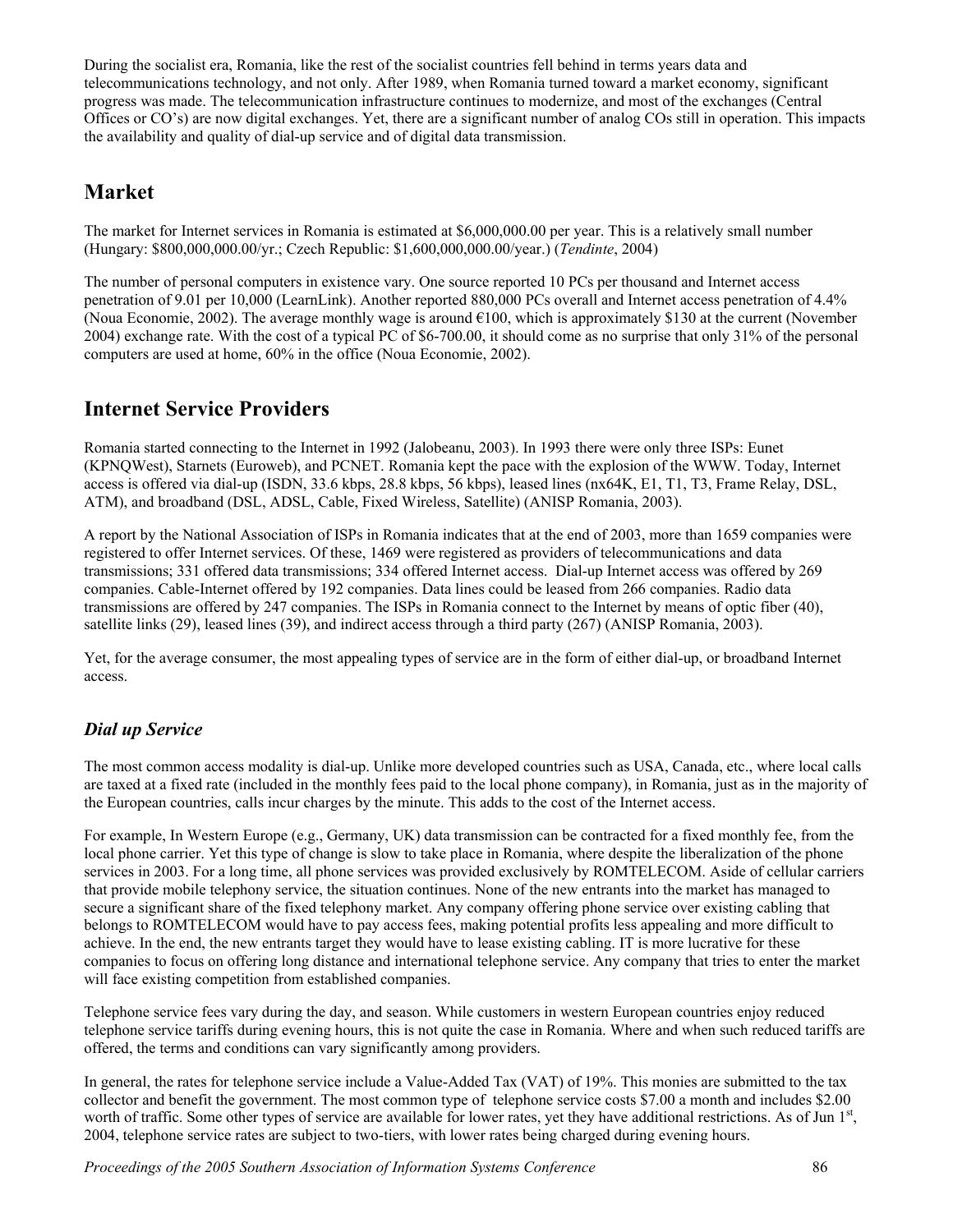Internet Service Providers in general offer an fixed number of hours of access, that typically expire within 30 days from purchase. Innovative marketing campaigns and access packages target in particular the younger customers. Unlimited monthly access plans are very common. Alternatively, access cards that offer one month of unlimited access can be purchased for approximately \$9.00. Other plans offer a limited number of hours (usually in multiples of five: 5, 10, 15, 20, etc.) of Internet access, or, limited access to email only (Munteanu, 2004b).

The access fees charged by Internet Service Providers vary. For example, customer located in the capital city, Bucharest, can choose from several plans that offer a limited number of hours (e.g., 5 hours for \$1.19, 20 hours for \$5.95, or 100 hours for \$16.66). Subscription plans that offer unlimited service are somewhat more expensive, and range from \$5.95/month for nonpeak access to \$11.90/month anytime. Billing, and payment for the monthly service is done in advance.

A few Internet Service Providers offer access to the Internet without requiring a long-term commitment, or subscription. In such case, fees for the Internet access are billed on the phone invoice.

#### *Broadband service*

A relatively small number of companies control the market. Over time, numerous mergers and acquisitions have taken place, leading to the current situation. Service areas do not overlap, and customers do not have a choice of cable providers. Cable access to the Internet was, until 2002 a very expensive proposition. Prices are beginning to drop after 2002. The abolition of the RomTelecom monopoly in the telephone services market, in 2003, should have helped the cable providers. Yet, there was no significant effort on their behalf to modernize their cable plants, a requirement for offering phone and Internet services (Munteanu, 2004a). Internet access plans typically include a limited amount of traffic for a monthly fee (e.g., \$10.71/month with 1GB traffic included – additional traffic is charges at \$0.04/MB). The broadband speed is between 128 kbps and 256 kbps. Additional fees are incurred for installation, and for the modem.

In the second half of 2004, Internet access service bundles continued to evolve (e.g., the \$10.71/month agreement now allows 1GB of traffic, up from 500MB). Likewise, \$17.85 will allow 2.5GB/month (up from 1.5 GB). The connection speed increased from 128 kbps to a maximum of 256 kbps.

### *Internet Cafés*

A very popular and affordable means to the Internet is offered by Internet cafés. Typically these are set up in a two- or threebedroom apartments, almost always on the first floor with easy access from the street. In general, there is no coffee served at this establishments. A typical Internet café has between ten and twenty networked computers sharing an Internet connection – usually broadband. The computers are of various vintage, often built using used or salvaged components. Additional services that may be available to customers are internet telephony, email, chat, software and media downloads, print and fax services. They are a resource that provides support for, and serves entertainment, business and communication needs of individual consumers – those that cannot afford Internet access from their own homes, and the occasional tourist. Internet cafés are attractive in that they represent economic opportunity for the owner. Thus, they are "for profit" enterprises and must sustain a profit. Would-be Internet surfers pay an hourly rate and can use a PC to access the Internet. The fees are between \$0.50-\$1.00 per hour. The current (November 14, 2004) listing of 18 Internet cafés (cyber-cafés) in Romania does not reflect the popularity of these establishments.

#### *Homegrown Shared Internet Access*

A notable trend is the development of private, neighborhood-, peer access networks. Typically, a number of ISP accounts are set up and shared among a number of participants that share the costs equally. This results in a decent quality connection at an excellent price. Clearly, the users are looking for better value. These private networks may cache popular sites (e.g., games, movies, shareware software). Aside of providing Internet access, these networks take advantage of the higher speed available on the ISP's internal network (the term "metropolitan access" is used") and offer online gaming, chat and email services to their members.

The high costs associated with Internet access has motivated users-to-be organize and build their own local networks, connecting to the Internet through a shared account. While mainly in the cities, these home-grown networks have become quite popular lately. Aside from offering Internet access, these networks also allow shared games, chat, file downloads, etc. One source (home.ro, 2004) shows 116 such networks, with approximately 12,000 users. This type of setup offers access to a superior Internet connection (in terms of connection speed and amount of traffic allowed) for a reasonable price. Table 1 shows some of the cities where these home-grown networks are noted.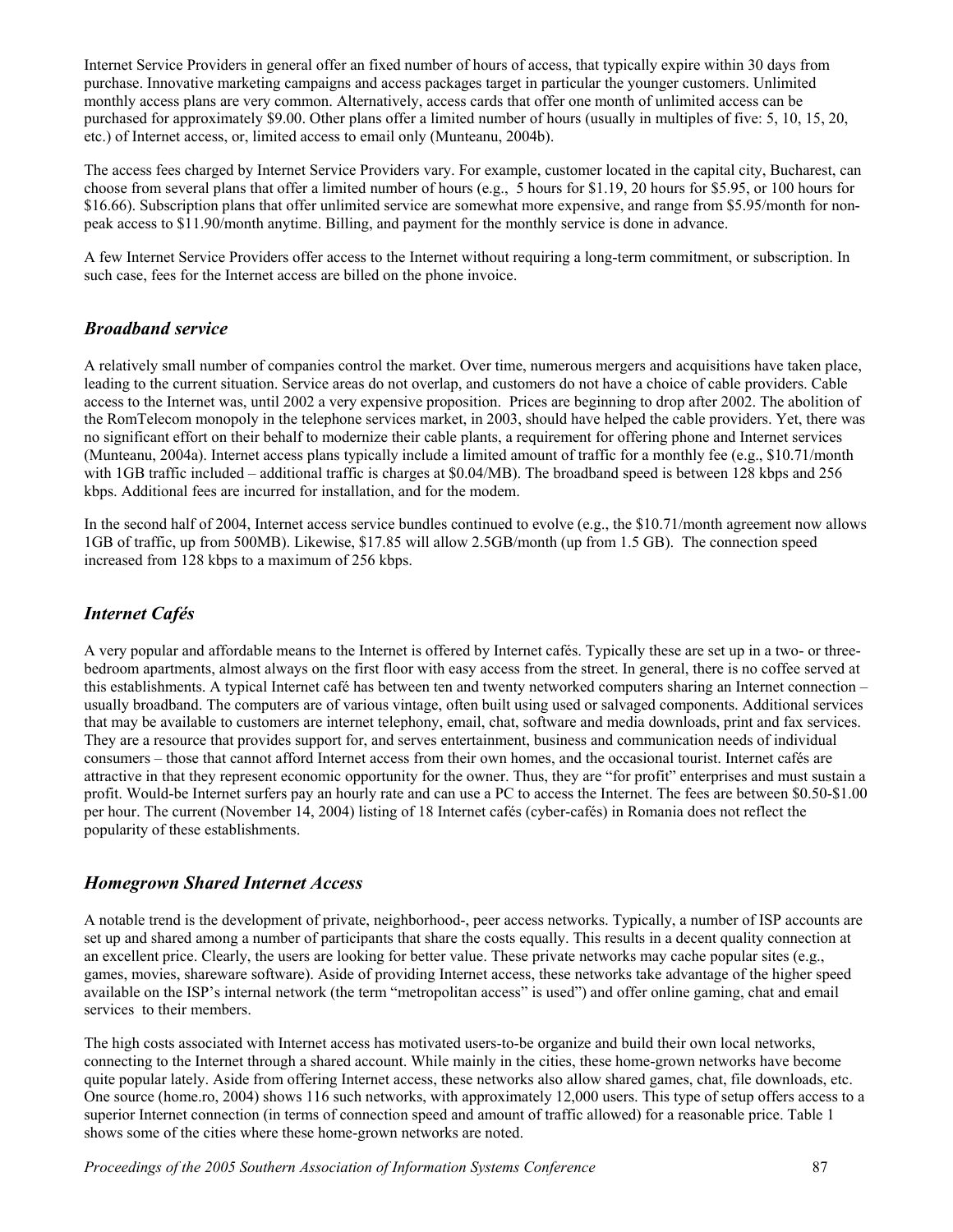#### **Table 1. Home-grown networks.**

| Location      | <b>Number of networks</b> |
|---------------|---------------------------|
| Arad          | 1                         |
| Bucuresti     | 74                        |
| <b>Brasov</b> | 4                         |
| Buzau         | $\overline{2}$            |
| Cluj          | 1                         |
| Constanta     | $\overline{2}$            |
| Craiova       | 1                         |
| Focsani       | 1                         |
| Galati        | 4                         |
| Iasi          | 1                         |
| Oradea        | 3                         |
| Pitesti       | 6                         |
| Ploiesti      | 3                         |
| Sibiu         | 3                         |
| Targu-Jiu     | 1                         |
| Timisoara     | 5                         |
| Vaslui        | 1                         |
| Zalau         | 1                         |
|               | Source: (DAP, 2004)       |

The map in Figure 1 shows an un-even spread of these home-grown networks. As expected, they are concentrated in cities. Bucharest, the capital city, has the largest number of these networks. In contrast, the other cities have only a few networks each.

#### **Figure 1. Home-grown networks in major cities**

In terms of technology, these networks offer Internet access via fast connections (from kbps to Mbps) over fiber or dedicated circuits. Yet, some of them simply share broadband accounts over cable. While the costs may be placed in the vicinity of dial-up service (the average cost seems to be around 300,000 lei, which is equivalent to approximately \$10.00), users certainly receive more value: they can have access to a high-speed Internet connection now, and to additional services such as chat, online games, and downloads. It is notable that network connectivity is provided via wired Ethernet at 100 Mbps, and wireless – employing 802.11a, 802.11b, and 802.11g. While for many years a technology laggard in terms of networking



technologies, Romania is now seeing the latest technologies being put to good use.

The network speed information is usually provided in three tiers. The Internet connection speed varies across these networks from 16 Kbps for the slowest one, to 10 MBps for the fastest one. A second number indicates the connection speed on the metropolitan network – that is the ISP's internal network. This typically is higher, around 512 Kbps on average. Yet, one of the networks states 200 MBps on the metropolitan network, using two different ISPs. Network connectivity is overwhelmingly 100 MBps. Some networks also allow wireless access over 802.11 standards a, b, and g (54 MBps). A twotier pricing scheme is prevalent, with one fee for network and Internet access a lower fee for network-only access.